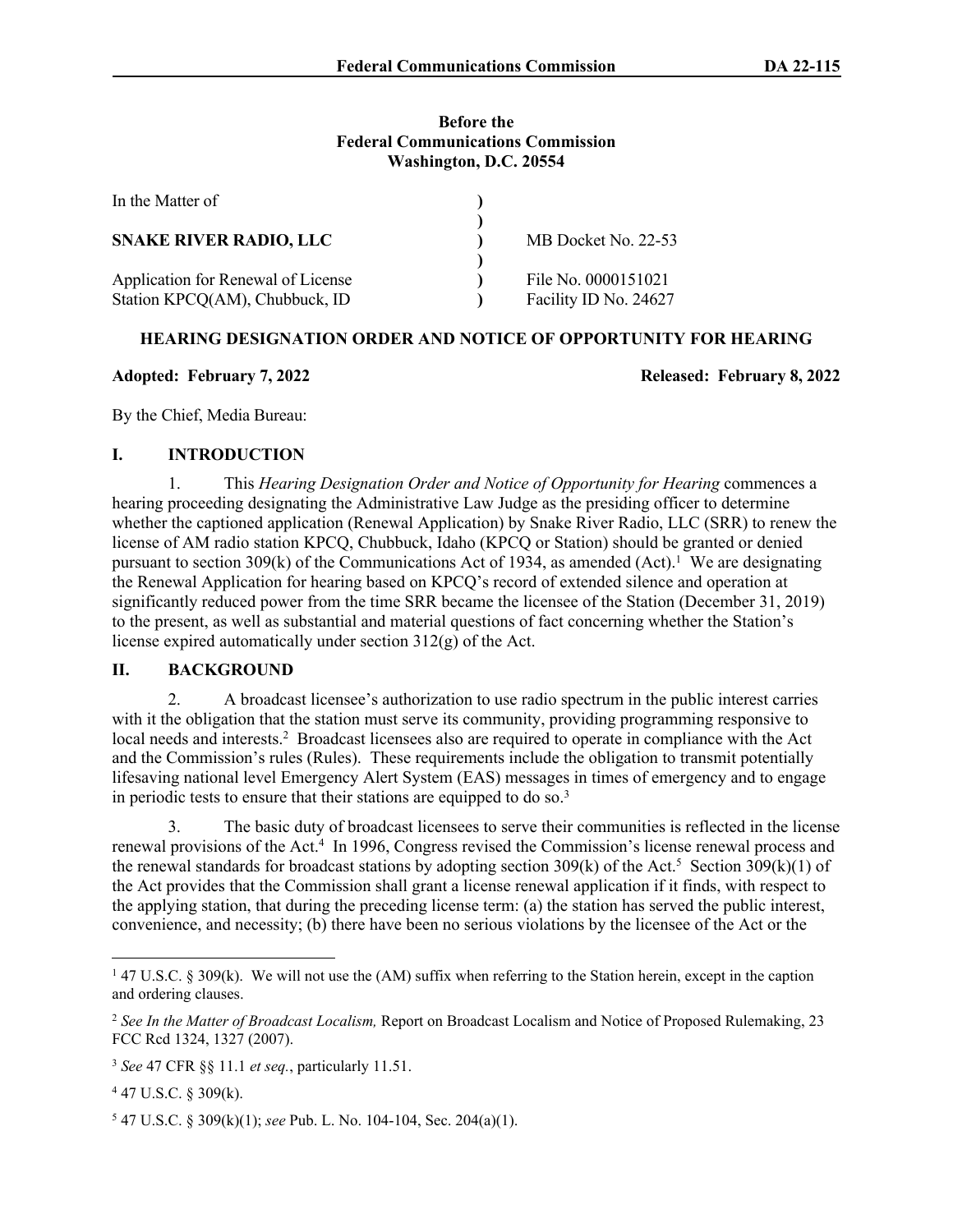Rules; and (c) there have been no other violations by the licensee of the Act or the Rules which, taken together, would constitute a pattern of abuse. Section  $309(k)(2)$  of the Act provides that if a station fails to meet the foregoing standard, the Commission may deny the renewal application pursuant to section 309(k)(3) or grant the application on appropriate terms and conditions, including a short-term renewal. Section 309(k)(3) of the Act provides that if the Commission determines, after notice and opportunity for hearing, that the licensee has failed to meet the standard of section  $309(k)(1)$  and that no mitigating factors justify the imposition of lesser sanctions, the Commission shall issue an order denying the license renewal application for the station.

4. Section 312(g) of the Act, which Congress also added in 1996 and then amended in 2004, provides, in relevant part:

If a broadcasting station fails to transmit broadcast signals for any consecutive 12-month period, then the station license granted for the operation of that broadcast station expires at the end of that period, notwithstanding any provision, term, or condition of the license to the contrary, except that the Commission may extend or reinstate such station license if the holder of the station license prevails in an administrative or judicial appeal, the applicable law changes, or for any other reason to promote equity and fairness.<sup>6</sup>

5. Thus, section  $312(g)$  has relieved the Commission of the need to conduct license renewal or revocation proceedings, with their lengthy and resource-intensive procedural requirements, including evidentiary hearings, for stations that remain silent for extended periods of time.<sup>7</sup> However, in response to section  $312(g)$ , some licensees of silent stations<sup>8</sup> have adopted a practice of resuming operation for a short period of time, in some cases as little as a day or less, before the one-year limit in section 312(g) applies and the station license automatically expires. Other stations have alternated between periods of silence and operations with minimal power levels—in some cases as low as five watts—that cover a small portion of their service areas and may be insufficient to allow them to provide service to their communities of license.<sup>9</sup>

6. These practices raise a question as to whether the licenses for such stations should be renewed pursuant to section 309(k) of the Act. In 2001, the Commission cautioned "all licensees that . . . a licensee will face a very heavy burden in demonstrating that it has served the public interest where it has remained silent for most or all of the prior license term."<sup>10</sup> This warning in *Birach* borrowed from the

<sup>6</sup> 47 U.S.C. § 312(g); *see* Telecommunications Act of 1996, Pub. L. No. 104-104, 110 Stat. 56 (1996), and Consolidated Appropriations Act, 1995, Pub. L. No. 108-447, 118 Stat. 2809 (2004); *see also Eagle Broad. Group, Ltd. v. FCC*, 563 F.3d 543, 545 (D.C. Cir. 2009) (*Eagle*).

<sup>7</sup> *See Eagle*, 563 F.3d at 545.

<sup>&</sup>lt;sup>8</sup> A "silent station" is a radio or television station that is authorized to broadcast but is not doing so. Any station that remains silent for more than 30 days must obtain special temporary authority (STA) to remain silent. *See* 47 CFR § 73.1740(a)(4). Similarly, a station that is operating with reduced power for more than 30 days must obtain an STA to do so. *See* 47 CFR § 73.1560(c).

<sup>&</sup>lt;sup>9</sup> As the Commission has stated on multiple occasions, "[T]he association of a broadcast station with a community of license is a basic tenet of the Commission's allocation scheme for broadcast stations." *1998 Biennial Regulatory Review – Streamlining of Radio Technical Rules In Parts 73 and 74 of the Commission's Rules*, First Report and Order, 14 FCC Rcd 5272, 5278 n.24 (1999). *See also, e.g., 1998 Biennial Regulatory Review – Streamlining of Radio Technical Rules In Parts 73 and 74 of the Commission's Rules*, Notice of Proposed Rulemaking and Order, 13 FCC Rcd 14849, 14876, para. 57 (1998); *Amendments of Parts 73 and 74 of the Commission's Rules To Permit Certain Minor Changes In Broadcast Facilities Without a Construction Permit*, Report and Order, 12 FCC Rcd 12371, 12381, para. 11, n.11 (1997).

<sup>10</sup> *Birach Broad. Corp.*, Memorandum Opinion and Order, 16 FCC Rcd 5015, 5020, para. 13 (2001) (*Birach*), *appeal dismissed sub nom. New World Radio, Inc. v. FCC*, 294 F.3d 164 (D.C. Cir. 2002).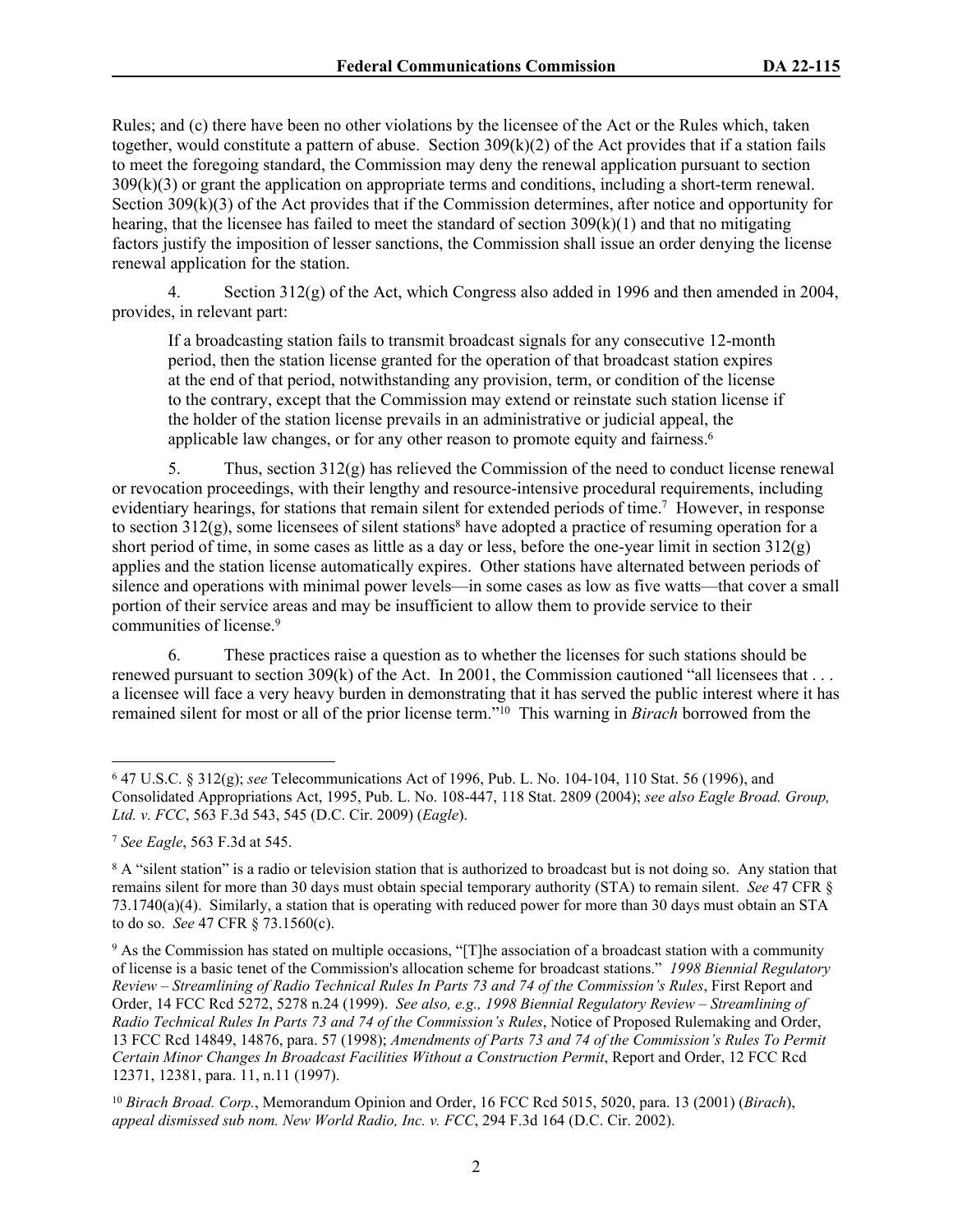court's language in *Office of Communication of the United Church of Christ*, <sup>11</sup> where the court stated: "When past performance is in conflict with the public interest, a very heavy burden rests on the renewal applicant to show how a renewal can be reconciled with the public interest. Like public officials charged with a public trust, a renewal applicant . . . must literally 'run on his record.'"<sup>12</sup> The *UCC* decision further stated: "A broadcaster seeks and is granted the free and exclusive use of a limited and valuable part of the public domain; when he accepts that franchise it is burdened by enforceable public obligations . . . a broadcast license is a public trust subject to termination for breach of duty."<sup>13</sup> Although *UCC* was decided long before section 309(k) was adopted, these principles aptly describe the public interest standard codified there.

7. In *Birach*, where the licensee was silent for all but 56 days of its initial four-year license term, the Commission acknowledged that the agency's longstanding policy before the 1996 enactment of section 312(g) had been to encourage silent stations to resume broadcast operations rather than to terminate their operation.<sup>14</sup> However, the Commission noted that section  $309(k)(1)$  applies a "backwardslooking standard" that does not give any weight to post-term efforts to return a station to full-time operation.<sup>15</sup> The Commission held that denial of the renewal application of the station in question in *Birach* would have been fundamentally unfair because the Commission had not provided sufficient notice of how the section  $309(k)(1)$  renewal standard would be applied to silent stations.<sup>16</sup> However, after noting that, given the lack of notice, it was renewing the license in question, the Commission provided the following clear warning to all licensees: "Although we have concluded that Birach is qualified to be a licensee and that grant of the renewal application was proper, it is equally clear to us that Birach's conduct as a licensee . . . fell far short of the service commitment which most licensees fulfill to their communities of license on a daily basis."<sup>17</sup>

8. The policy against allowing extended periods of silence or minimal operation by licensed stations is to ensure "that scarce broadcast spectrum does not lie fallow and unavailable to others capable of instituting and maintaining service to the public."<sup>18</sup> In addition to enforcing section 312(g) of the Act, the Commission has stressed its interest in promoting efficient use of radio broadcast spectrum for the benefit of the listening public in several different contexts since the enactment of section  $312(g)$ .<sup>19</sup> These

<sup>11</sup> *Office of Communication of the United Church of Christ v. FCC*, 359 F.2d 994 (D.C. Cir. 1966) (*UCC*).

<sup>12</sup> *Id.* at 1007.

<sup>13</sup> *Id.* at 1003.

<sup>14</sup> *Birach*, 16 FCC Rcd at 5019, para. 10.

<sup>15</sup> *Id.* at 5020, para. 12 ("[C]onsideration of post-term developments is fundamentally at odds with this backwardslooking standard"); *see also* note 24 *infra*.

<sup>16</sup> The Birach station's period of non-operation commenced prior to the enactment of section 312(g). The Commission's policy was that, for such stations, the 12-month period for purposes of section 312(g) would commence on that date of enactment, February 8, 1996. Thus, had Birach failed to resume broadcast operations by February 8, 1997, its station license would have expired the next day. *Birach*, 16 FCC Rcd 5018, n.16.

<sup>17</sup> *Id.* at 5021, para. 13. *See also LKCM Radio Group, L.P.*, Memorandum Opinion and Order and Notice of Apparent Liability for Forfeiture, 29 FCC Rcd 1045, 1048-50, paras. 10-16 (MB 2014); *Lazer Licenses, LLC*, Memorandum Opinion and Order, 30 FCC Rcd 6357, 6364, para. 21 (MB 2015); *Roger L. Hoppe, II,* Memorandum Opinion and Order and Notice of Apparent Liability, 31 FCC Rcd 8790, 8793, para. 11 (MB 2016).

<sup>18</sup> *Family Life Ministries, Inc.*, Letter Order, 23 FCC Rcd 15395, 15397 (MB 2008).

<sup>19</sup> *See Policies to Promote Rural Radio Service and to Streamline Allotment and Assignment Procedures*, Third Report and Order, 26 FCC Rcd 17642, 17645, para. 7 (2011) (citing the Commission's "fundamental interest" in expediting new radio service and preventing "warehousing" of scarce spectrum); *1998 Biennial Regulatory Review – Streamlining of Mass Media Applications, Rules, and Processes*, Report and Order, 13 FCC Rcd 23056, 23093, para. 90 (1998), *on reconsideration*, 14 FCC Rcd 17525, 17539, para. 35 (1999); *Liberman Broad. of Dallas License LLC*, Letter Order, 25 FCC Rcd 4765, 4768 (MB 2010) ("continued warehousing of this spectrum by Susquehanna (continued….)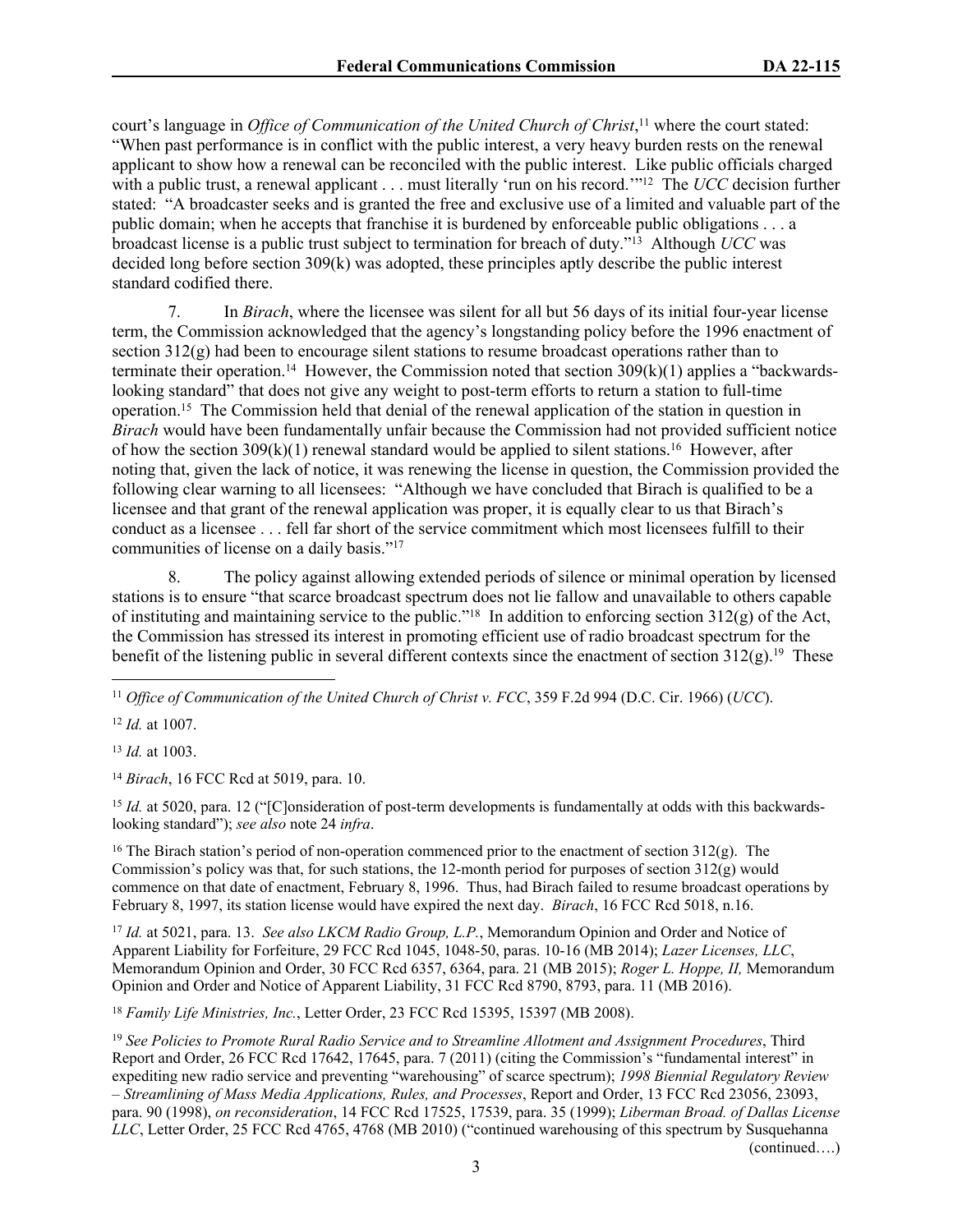concerns about efficient use of spectrum are also reflected in the Commission's statutory authority to award licenses at auction.<sup>20</sup>

# **III. DISCUSSION**

## **A. KPCQ Operational History**

9. We are designating the Renewal Application for hearing to determine whether the Station's license should be renewed in light of the Station's minimal record of operation during SRR's tenure as licensee. We are also designating the question of whether the Station's license expired pursuant to section 312(g) of the Act. SRR consummated the assignment of the KPCQ license from Inspirational Family Sunny Radio, Inc. on February 1, 2018.<sup>21</sup> KPCO's operational history during SRR's tenure as licensee is as follows:

| <b>Silent</b>                                                                                               | Operating                                                                                                                                                                                                 |  |
|-------------------------------------------------------------------------------------------------------------|-----------------------------------------------------------------------------------------------------------------------------------------------------------------------------------------------------------|--|
| License term record (1339 days total)                                                                       |                                                                                                                                                                                                           |  |
| 06/30/2018-06/14/2019<br>350 days<br>06/17/2019-06/13/2020<br>363 days<br>06/15/2020-06/13/2021<br>364 days | 02/01/2018-06/29/2018<br>149 days<br>06/15/2019-06/16/2019<br>2 days<br>06/14/2020-06/14/2020<br>1 day $(250 \text{ watts} -$<br>special temporary authority (STA))<br>06/14/2021-10/1/2021<br>$110$ days |  |
| 1077 days (80% of the license term)                                                                         | 262 days (20% of the license term)                                                                                                                                                                        |  |
| Section $307(c)(3)$ record <sup>22</sup>                                                                    |                                                                                                                                                                                                           |  |
| none                                                                                                        | 10/1/2021-present<br>$104$ days                                                                                                                                                                           |  |

10. As depicted in the chart above, during SRR's tenure as licensee of KPCQ from February 1, 2018, through the balance of the license term ending on October 1, 2021, the Station was silent for 80%

<sup>20</sup> *See* 47 U.S.C. §§ 309(j)(3)(D) (obligation to promote the objective of "efficient and intensive use of the electromagnetic spectrum); 309(j)(4)(B) (auction rules shall include performance requirements in part "to prevent stockpiling or warehousing of spectrum").

<sup>21</sup> *See* FCC file no. BAL-20170816ABI.

<sup>(</sup>Continued from previous page)

in the face of Liberman's long-standing competing demand is plainly contrary to the public interest"); *Great Lakes Community Broad., Inc.*, Memorandum Opinion and Order, 24 FCC Rcd 13487, 13489, para. 3 (MB 2009). *See also Roger L. Hoppe, II,* 31 FCC Rcd at 8793, para. 11, *citing Birach* ("Silence instead of licensed operation is a fundamental failure to serve [a] station's community of license, because a silent station offers that community no public service programming such as news, public affairs, weather information and Emergency Alert System notifications. Moreover, brief periods of station operation sandwiched between prolonged periods of silence are of little value because the local audience is not accustomed to tuning in to the station's frequency.").

 $22$  Section 307(c)(3) of the Act mandates that the Commission continue a broadcast license in effect while the license renewal application is pending. 47 U.S.C. § 307(c)(3); *see Fox Television Stations, Inc.*, Memorandum Opinion and Order, 29 FCC Rcd 9564, 9571 n.40 (MB 2014) (in acting on a renewal application, the Commission considers the licensee's performance since the beginning of its most recent license term but gives less weight to improved performance during the pendency of the renewal application). For purposes of this chart, we will use the Station's history through the end of 2020 for calculating days of silence.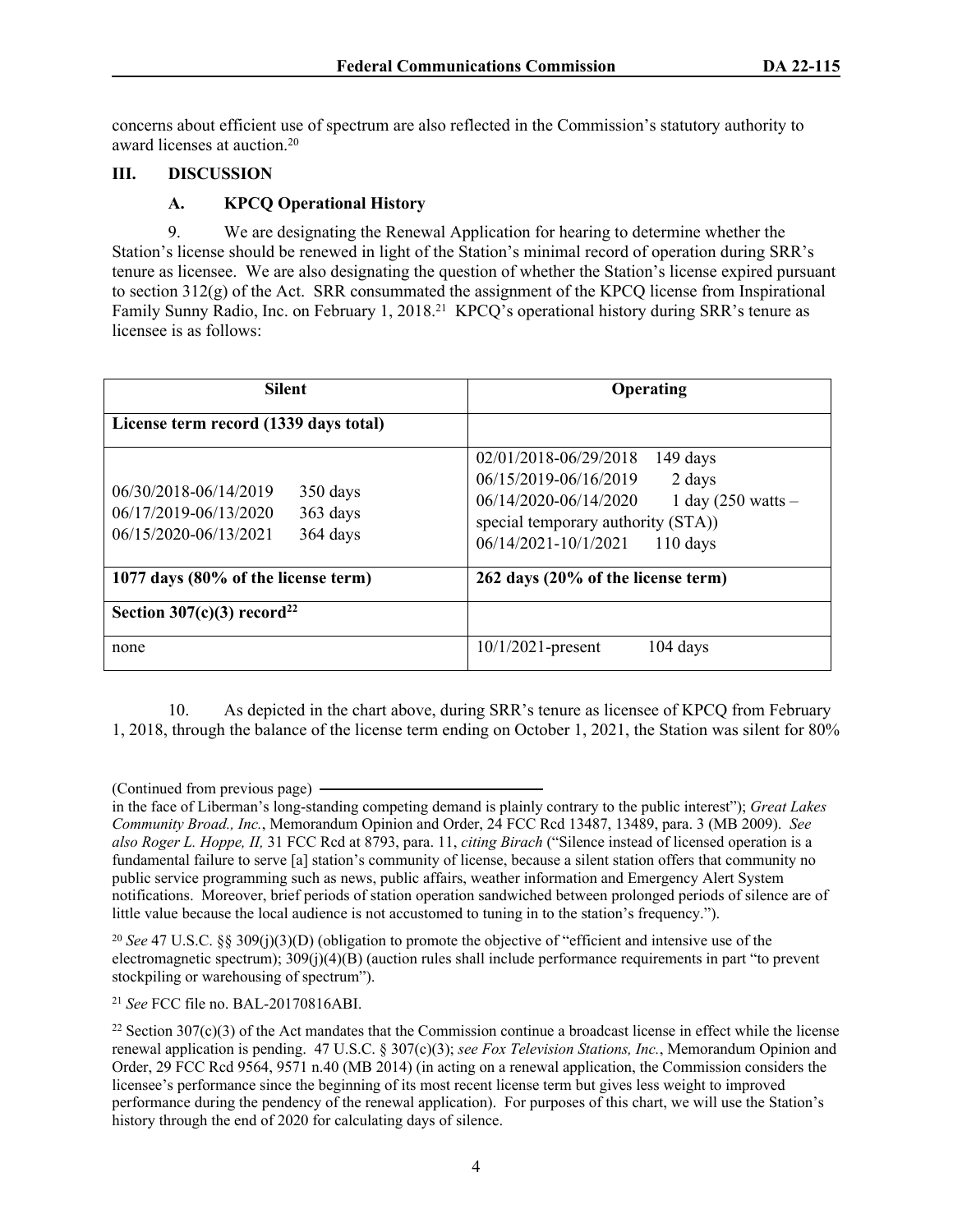of the time.<sup>23</sup> During that period, SRR reported that it initially went silent when the site owner required that SRR remove the Station's tower on June 30, 2018.24 However, on June 26, 2019, SRR filed a notice of resumption stating that the Station had resumed operation using its licensed facilities on June 15, 2019.<sup>25</sup> This discrepancy is not mentioned or explained in the exhibit to the Renewal Application.<sup>26</sup> Because it is improbable that SRR was able to resume operation with the Station's licensed facilities after dismantling its tower, we are designating an issue to determine whether the Station's license expired pursuant to section 312(g) of the Act because the Station failed to operate with its authorized facilities for more than 12 months.<sup>27</sup>

11. The Station went silent again on June 17, 2019, when SRR claimed that a construction crew clipped and severed a tower guy wire causing collapse of the tower.<sup>28</sup> This is also not explained in the Renewal Application.29 On June 24, 2019, SRR filed an application for construction permit to change site, which was granted on September 12, 2019, expiring on September 12, 2022. Subsequently, on June 14, 2020, the Station operated for one day, using a temporary long wire facility,30 which the Renewal Application characterized as operating for "less than 30 days."<sup>31</sup> It went silent again when that facility was destroyed by a construction crew,<sup>32</sup> and requested extension of silent authority because it was still constructing its new facility.33 The Station remained silent until June 14, 2021, when it resumed operation using program test authority prior to filing its license application to cover the construction permit.34 It has operated since that date, while its license application remains pending.

12. On June 24, 2020, SRR filed the Renewal Application. Section 309(k)(1) of the Rules provides that grant of a renewal application is appropriate if we find that (1) the station has served the public interest, convenience, and necessity; (2) there have been no serious violations of the Act or the Rules; and (3) there have been no other violations that, taken together, constitute a pattern of abuse.<sup>35</sup>

<sup>27</sup> See Eagle, 563 F.3d at 553 ("an unauthorized transmission counts for nothing" in the FCC's application of section 312(g) of the Act); *see also Chinese Voice of Golden City*, Memorandum Opinion and Order, FCC 20-169 (rel. Nov. 25, 2020) at 7, para. 14 (reaffirming "that unauthorized transmissions are not sufficient to avoid expiration of a station's license by operation of law" under section 312(g)).

<sup>28</sup> File no. BLSTA-20190703ADD, Exh. 1.

<sup>29</sup> *See* Note 26 *supra*.

35 47 U.S.C. § 309(k)(1).

<sup>&</sup>lt;sup>23</sup> KPCQ is a Class C AM station operating pursuant to program test authority with .75 kW of power daytime and 1kW of power nighttime from a site in Chubbuck, Idaho. *See* pending license application FCC File No. BL-20210625AAA.

<sup>24</sup> *See* file nos. BLSTA-20180808AAJ, BLESTA-20190220ABH.

<sup>25</sup> *See* Notice of resumption of operations filed June 26, 2019.

<sup>&</sup>lt;sup>26</sup> File no. 0000151021, Attachment 1: "licensee Snake River Radio, LLC was granted their transfer application on 11/17 and operated the station until filing an STA on 6/18 indicating that the tower site had been sold to a developer and the tower was to be removed. Snake River did not own the land as it was sold by another unaffiliated party. An STA was filed in 6/19 requesting silent authority due to the tower being felled by construction equipment."

<sup>30</sup> *See* File no. BSTA-20200610AAM, Notice of resumption of operations filed June 15, 2020, file no. BLSTA-20200626AAL.

<sup>&</sup>lt;sup>31</sup> File no. 0000151021, Attachment 1 (the long-wire destroyed by construction equipment again less than 30 days after resuming operation).

<sup>32</sup> File no. BLSTA-20200626AAL.

<sup>33</sup> File no. BLESTA-20210218AAC.

<sup>&</sup>lt;sup>34</sup> Notice of resumption of operations filed June 14, 2021, file no. BL-20210625AAA (pending).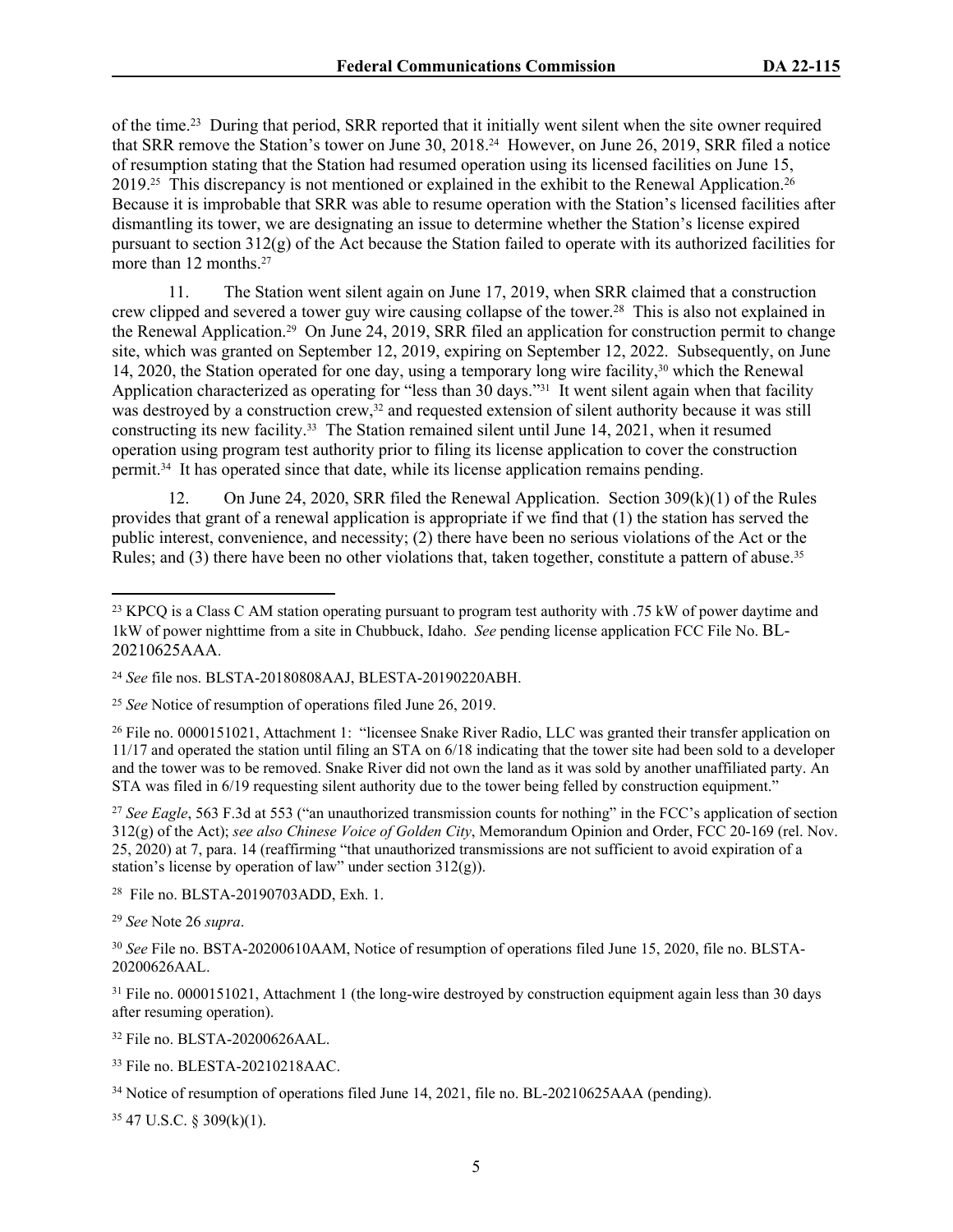When such a finding cannot be made on the basis of the application, section 309(k) provides that the license renewal application will be designated for a hearing. Because of the Station's extended periods of silence during SRR's tenure as licensee, and because substantial and material questions of fact exist concerning whether the Station's license expired automatically under section  $312(g)$  of the Act, we are unable to find that grant of the renewal application is in the public interest. Accordingly, we designate this matter for hearing.

# **IV. PROCEDURES FOR HEARING**

13. *Written Hearings Report and Order.* The Commission recently supplemented its formal hearing processes by adopting rules that, *inter alia*, expand the use of a hearing procedure that relies in appropriate cases on written submissions and documentary evidence.<sup>36</sup> These hearing proceedings shall be resolved on a written record consisting of affirmative case, responsive case, and reply case submissions, along with all associated evidence in the record, including stipulations and agreements of the parties and official notice of material facts. Based on that record, the presiding officer will issue an Initial Decision pursuant to section 309(k) of the Act and sections 1.267 and 1.274(c) of the Rules.<sup>37</sup> Based on the information before us, we believe this matter can be adequately resolved on a written record, and we therefore find that this is an appropriate case for use of those procedures.

14. *Notice of Appearance.* All parties shall file a timely notice of appearance in accordance with the Rules.<sup>38</sup>

15. *Initial Case Order*. After release of this *Hearing Designation Order and Notice of Opportunity for Hearing*, the presiding officer shall promptly release an Initial Case Order. The Initial Case Order shall put all parties on notice that they are expected to be fully cognizant of Part I of the Rules concerning Practice and Procedure, 47 CFR Part 1, Subparts A and B. The Initial Case Order shall also set a date for the initial status conference and a date by which each party should file a pre-conference submission that would include (a) whether discovery is expected in this case, and if so, a proposed discovery schedule; (b) any preliminary motions they are intending to file; and (c) a proposed case schedule. The parties' pre-conference submission should also indicate whether they request that a Protective Order be entered in this case.

16. *Requests for Admissions*. In accordance with section 1.246 of the Rules, any party may serve upon any other party written requests for the admission of the genuineness of any relevant documents or of the truth of any relevant matters of fact.<sup>39</sup> Such requests shall be served within twenty (20) days after the deadline for filing a notice of appearance unless the presiding officer sets a different time frame 40

17. *Initial Status Conference and Initial Status Conference Order*. During the initial status conference, the presiding officer shall set the case schedule, including any deadlines by which the parties should submit the motions they identified in their pre-conference submissions.<sup>41</sup> If discovery is

<sup>38</sup> See 47 CFR § 1.221(c).

<sup>39</sup> *See id.* § 1.246.

<sup>40</sup> *See id*.

<sup>36</sup> *See Procedural Streamlining of Administrative Hearings*, Report and Order, EB Docket No. 19-214, Report and Order, 35 FCC Rcd 10729 (2020) (*Written Hearings Report and Order*). These new procedures became effective on Nov. 5, 2020. *See* 85 Fed. Reg. 63166 (Oct. 6, 2020).

<sup>37</sup> 47 U.S.C. § 309(k); 47 CFR §§ 1.267, 1.274(c). That Initial Decision will be subject to review by the Commission pursuant to 47 CFR §§ 1.276-277 under the circumstances described therein.

<sup>&</sup>lt;sup>41</sup> Section 1.294 of the Rules shall determine the deadlines for oppositions (and replies, if permitted) for most interlocutory motions submitted to the presiding officer. *See* 47 CFR § 1.294. The filing deadlines for oppositions (and replies, if permitted) to motions to enlarge, change, or delete issues made pursuant to section 1.229 of the Rules (continued….)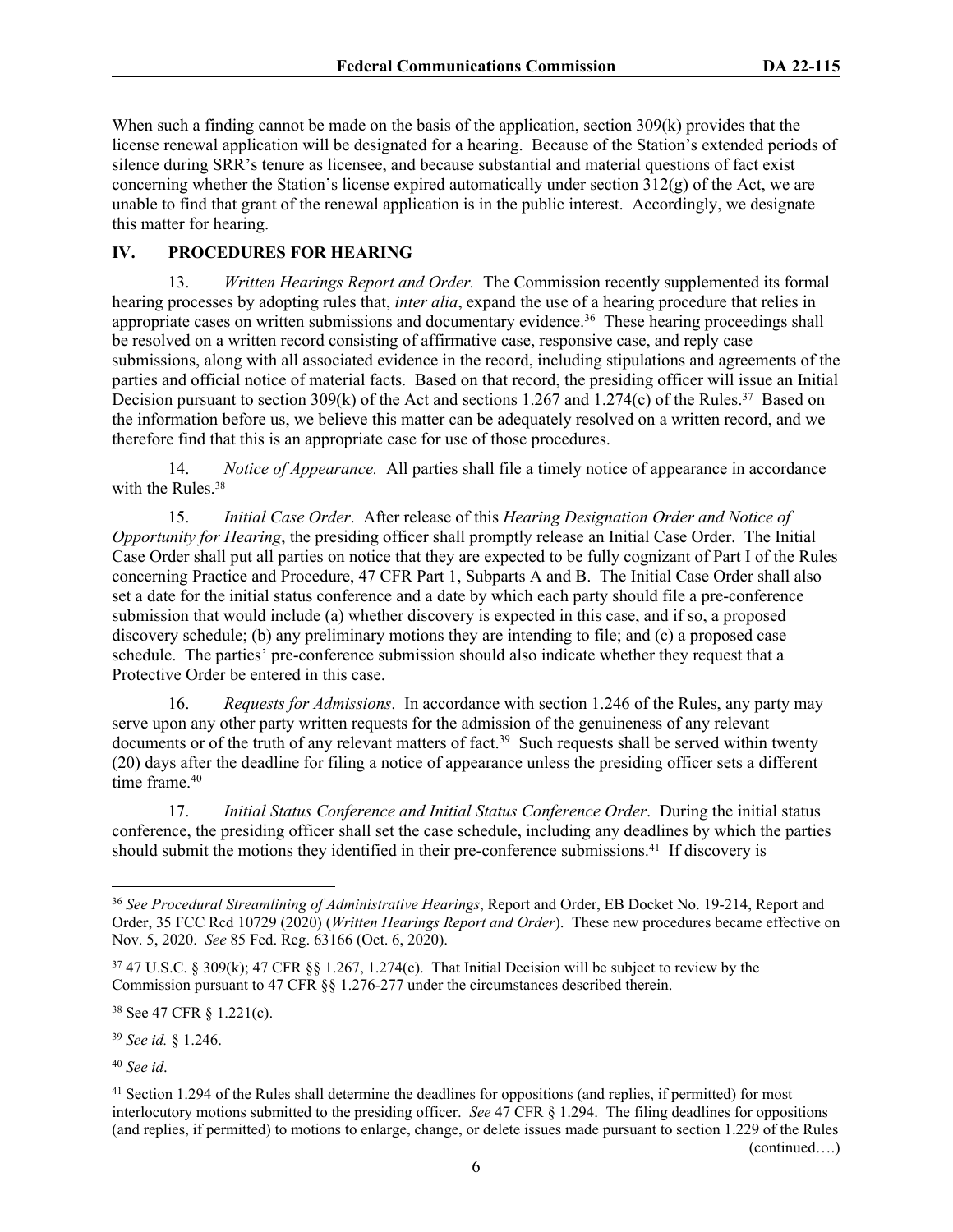anticipated, the presiding officer shall also set the discovery period. The presiding officer shall also set the deadlines for the parties' affirmative case, responsive case, and reply case submissions in accordance with sections 1.371-1.377 of the Rules.<sup>42</sup> If the parties have requested the entrance of a Protective Order, the presiding officer shall also set a deadline by which a joint proposed Protective Order shall be submitted for consideration. In accordance with section 1.248(b) of the Rules, the presiding officer may adopt a schedule to govern the hearing proceeding during the status conference or in an order following the conference.

18. Additional status conferences may be scheduled throughout the course of the proceeding at the request of the parties and/or at the discretion of the presiding officer. Any requests by a party for a status conference must be made in writing to the presiding officer and shall be copied on all other parties.

19. *Transcripts.* In accordance with section 1.248 of the Rules, an official transcript of all case conferences shall be made, unless the parties and the presiding officer agree to forego a transcript.<sup>43</sup> Transcripts shall be made available to the public as part of the official record in the Commission's Electronic Comment Filing System (ECFS) in MB Docket No. 22-53.

20. *Evidentiary Rules*. In the *Written Hearings Report and Order*, the Commission amended section 1.351 of the Rules to adopt the evidentiary standard set forth in the formal APA hearing requirements. In relevant part, section 1.351 of the Rules now states, "any oral or documentary evidence may be adduced, but the presiding officer shall exclude irrelevant, immaterial, or unduly repetitious evidence."<sup>44</sup> The parties remain free to make evidentiary arguments based on the Federal Rules of Evidence.

21. *Petitions to Intervene*. Any person or entity seeking status as a party in interest in this proceeding must file a petition to intervene in accordance with section 1.223(a) of the Rules.<sup>45</sup> Any person or entity seeking to participate in this proceeding as a party may file a petition for leave to intervene in accordance with section 1.223(b) of the Rules.<sup>46</sup>

22. *Motions to Enlarge, Change or Delete Issues.* Motions to enlarge, change, or delete issues to be considered in this proceeding shall be allowed, consistent with section 1.229 of the Rules.<sup>47</sup>

23. *Restricted Proceeding.* This hearing proceeding is a "restricted" proceeding pursuant to section 1.1208 of the Rules and thus *ex parte* presentations to or from Commission decision-making personnel, including the presiding officer and her staff and staff of the Commission's Media Bureau, are prohibited, except as otherwise provided in the Rules.<sup>48</sup>

24. *Electronic Filing of Documents.* All pleadings in this proceeding, as well as all letters, documents, or other written submissions including discovery requests, and objections and responses thereto, except those containing confidential and/or other protected information, must be filed

<sup>45</sup> *See* 47 CFR § 1.223(a).

<sup>46</sup> *See* 47 CFR § 1.223(b).

<sup>48</sup> *See* 47 CFR § 1.1208 ("Proceedings in which ex parte presentations are prohibited, referred to as 'restricted' proceedings, include . . . all proceedings that have been designated for hearing . . ."). *See also* 47 CFR §§ 1.1202(b) (describing what constitutes an *ex parte* presentation), 1.1204 (exceptions).

<sup>(</sup>Continued from previous page) and motions to intervene made pursuant to section 1.223 of the Rules, for example, shall be at the discretion of the presiding officer.

<sup>42</sup> *See* 47 CFR §§ 1.371-1.377.

<sup>43</sup> *See* 47 CFR § 1.248.

<sup>44</sup> 47 CFR § 1.351.

<sup>47</sup> *See* 47 CFR § 1.229.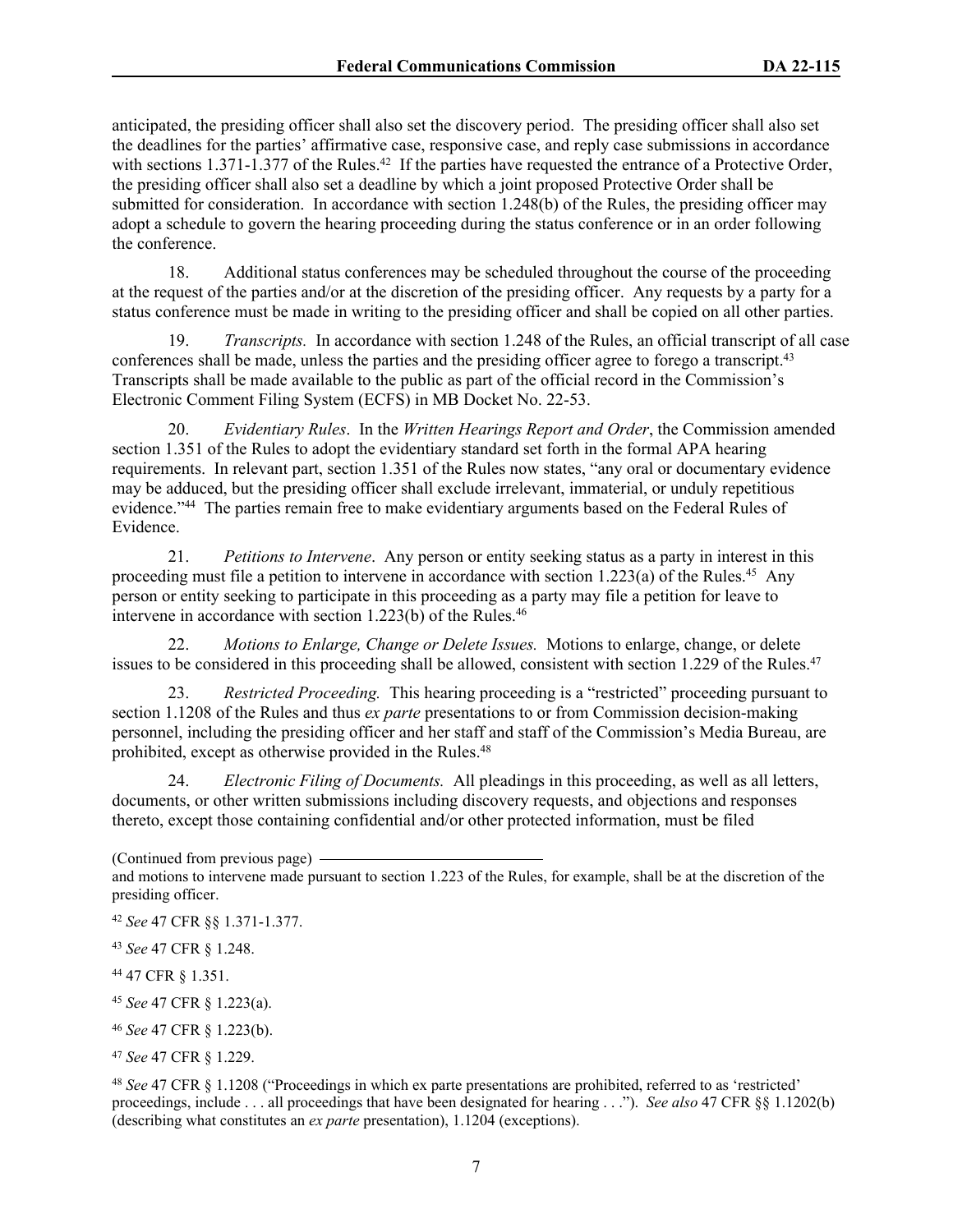electronically in MB Docket No. 22-53 using ECFS. Written submissions that include confidential and/or other protected information shall be filed under seal with the Office of the Secretary, along with an additional courtesy copy transmitted to the presiding officer.<sup>49</sup>

25. *Case Caption*. The caption of any pleading filed in this proceeding, as well as all letters, documents, or other written submissions including discovery requests and objections and responses thereto, shall indicate whether it is to be acted upon by the Commission or the presiding officer.<sup>50</sup> The presiding officer shall be identified by name.

26. *Service.* Service on the Enforcement Bureau shall be made using the following email address: [EBHearings@fcc.gov](mailto:EBHearings@fcc.gov).

27. *Confidential and/or Otherwise Protected Materials.* To the extent any party to this proceeding wishes to submit materials or information that it would like withheld from the public record, it may do so in accordance with the procedures set forth in section 1.314 of the Rules.<sup>51</sup> The parties may also enter into a Protective Order. As stated above, requests for a Protective Order should be made in the parties' pre-conference submission in accordance with the schedule set forth in the Initial Case Order.

28. *Initial Decision.* The presiding officer shall issue an Initial Decision on the issues set forth herein, as well as any other issues designated for hearing in the course of the proceeding. This Initial Decision shall contain, at a minimum, findings of fact and conclusions of law, as well as the reasons or basis therefor, and the appropriate rule or order or policy and the sanction, relief or denial thereof, as appropriate.<sup>52</sup>

## **V. ORDERING CLAUSES**

29. **ACCORDINGLY, IT IS ORDERED** that, pursuant to sections 309(e) and 309(k) of the Communications Act of 1934, as amended, and pursuant to authority delegated under section 0.284 of the Commission's Rules,<sup>53</sup> that the captioned application **IS DESIGNATED FOR HEARING** before the FCC Administrative Law Judge, at a time and place to be specified in a subsequent order, upon the following issues:

(a) To determine, with respect to station KPCQ(AM), Chubbuck, Idaho, whether, during the preceding license term, (i) the Station has served the public interest, convenience, and necessity, (ii) there have been any serious violations by the licensee of the Communications Act of 1934, as amended, or the rules and regulations of the Commission, and (iii) there have been any other violations of the Communications Act of 1934, as amended, or the rules and regulations of the Commission which, taken together, would constitute a pattern of abuse;

(b) To determine, with respect to station KPCQ(AM), Chubbuck, Idaho, whether the station's license expired automatically pursuant to section  $312(g)$  of the Communications Act of 1934, as amended because the Station failed to operate with its authorized facilities for more than 12 months;

(c) In light of the evidence adduced pursuant to issues (a) and (b) above, whether the captioned application for renewal of the license for station KPCQ(AM) should be (1) dismissed as moot because the Station's license expired automatically pursuant to section

<sup>49</sup> *See* 47 CFR § 1.51.

<sup>50</sup> *See* 47 CFR § 1.209.

<sup>51</sup> *See* 47 CFR § 1.314.

<sup>52</sup> *See* 47 CFR §§ 1.267, 1.274(c).

<sup>53</sup> *See* 47 U.S.C. §§ 309(e), 309(k); 47 CFR § 0.284.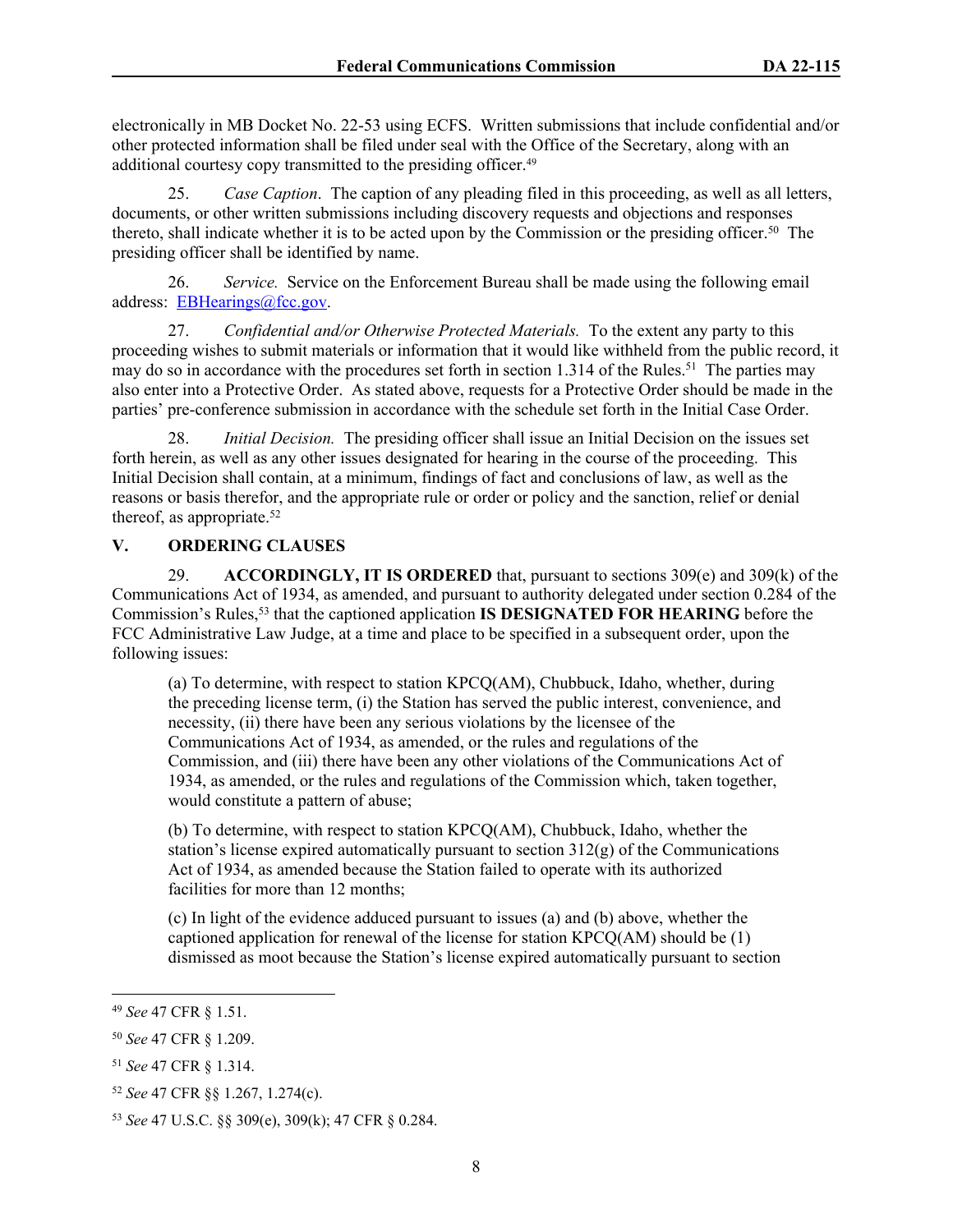312(g) of the Communications Act of 1934, as amended, (2) granted on such terms and conditions as are appropriate, including renewal for a term less than the maximum otherwise permitted, or (3) denied due to failure to satisfy the requirements of section 309(k)(1) of the Communications Act of 1934, as amended, 47 U.S.C. § 309(k)(1).

30. **IT IS FURTHER ORDERED** that, pursuant to section 1.221(c) of the Commission's Rules,<sup>54</sup> in order to avail itself of the opportunity to be heard and the right to present evidence at a hearing in these proceedings, Snake River Radio, LLC, in person or by an attorney, **SHALL FILE** within 20 days of the mailing of this *Hearing Designation Order, Order to Show Cause and Notice of Opportunity for Hearing*, a written appearance stating its intention to appear at the hearing and present evidence on the issues specified above.

31. **IT IS FURTHER ORDERED**, pursuant to section 1.221(c) of the Commission's Rules, that if Snake River Radio, LLC fails to file a written appearance within the time specified above, or has not filed prior to the expiration of that time a petition to dismiss without prejudice, or a petition to accept, for good cause shown, such written appearance beyond expiration of said 20 days, the pending application will be dismissed with prejudice for failure to prosecute.

32. **IT IS FURTHER ORDERED** that the Chief, Enforcement Bureau, **IS MADE A PARTY** to this proceeding without the need to file a written appearance.

33. **IT IS FURTHER ORDERED** that, in accordance with section 309(e) of the Communications Act of 1934, as amended, and section 1.254 of the Commission's Rules,<sup>55</sup> the burden of proceeding with the introduction of evidence and the burden of proof with respect to the issues at paragraph 28 (a)-(c) **SHALL BE** upon Snake River Radio, LLC.

34. **IT IS FURTHER ORDERED** that a copy of each document filed in this proceeding subsequent to the date of adoption of this *Hearing Designation Order and Notice of Opportunity for Hearing* **SHALL BE SERVED** on the counsel of record appearing on behalf of the Chief, Enforcement Bureau. Parties may inquire as to the identity of such counsel by calling the Investigations & Hearings Division of the Enforcement Bureau at (202) 418-1420. Such service copy **SHALL BE ADDRESSED** to the named counsel of record, Investigations & Hearings Division, Enforcement Bureau, Federal Communications Commission, 45 L Street NE, Washington, DC 20554.

35. **IT IS FURTHER ORDERED** that the parties to the captioned application shall, pursuant to section  $311(a)(2)$  of the Communications Act of 1934, as amended, and section 73.3594 of the Commission's Rules,<sup>56</sup> GIVE NOTICE of the hearing within the time and in the manner prescribed in such Rule, and shall advise the Commission of the satisfaction of such requirements as mandated by section 73.3594 of the Commission's Rules.<sup>57</sup>

36. **IT IS FURTHER ORDERED** that copies of this *Hearing Designation Order and Notice of Opportunity for Hearing* shall be sent via Certified Mail, Return Receipt Requested, and by regular first-class mail to Snake River Radio, LLC, Ted Austin, PO Box 17, St. Anthony, ID 83445 and Jeffrey L Timmons, Esq., Timmons Communications Law, 974 Branford Lane NW, Lilburn, GA 30047-2680.

<sup>54</sup> *See* 47 CFR § 1.221(c).

<sup>55</sup> *See* 47 U.S.C. § 309(e); 47 CFR § 1.254.

<sup>56</sup> *See* 47 U.S.C. § 311(a)(2); 47 CFR §73.3594.

<sup>57</sup> *See* 47 CFR § 73.3594.